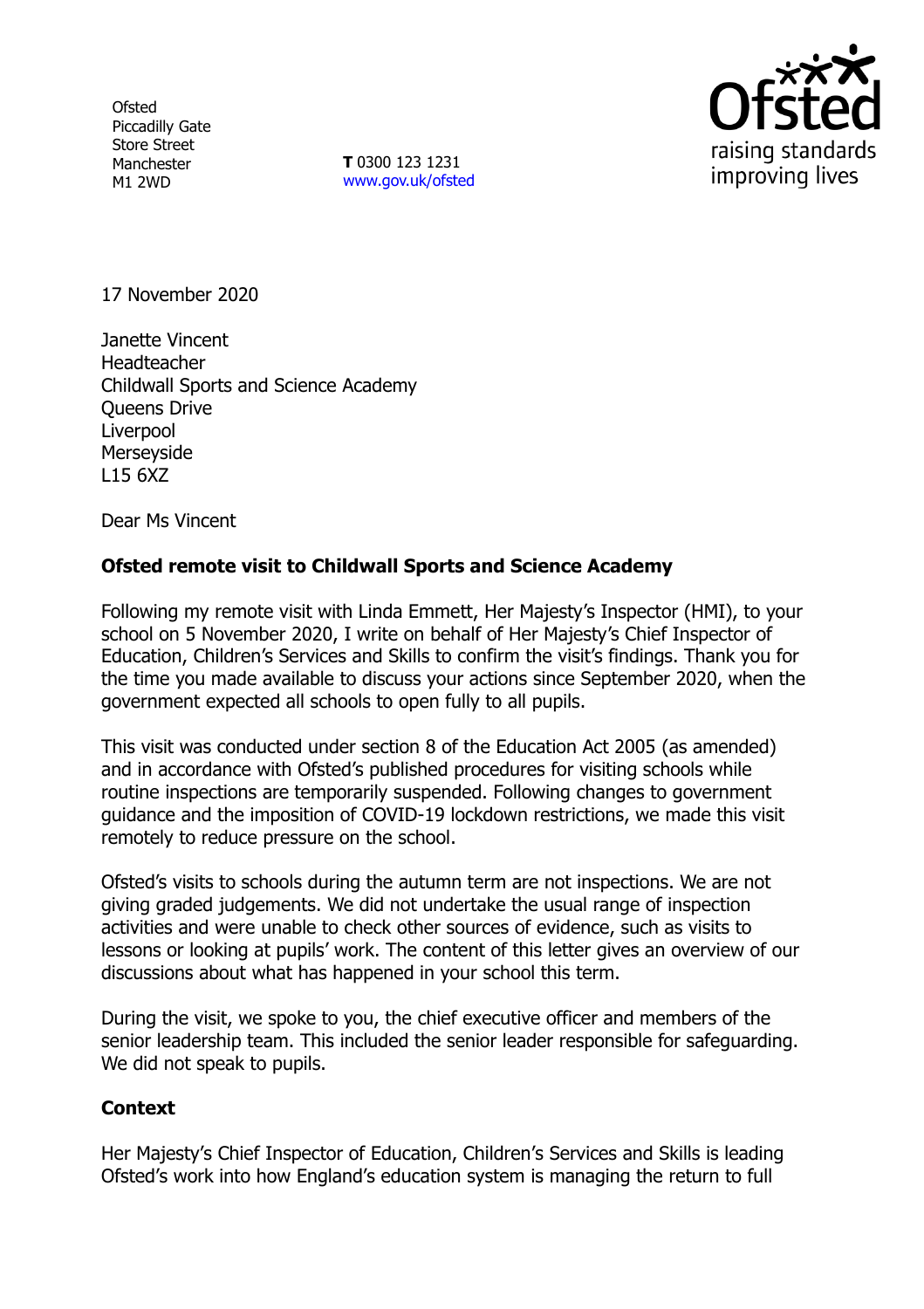

education for pupils, following an extended break in formal schooling due to the COVID-19 (coronavirus) pandemic.

In undertaking this focused work, HMI are visiting a broad range of schools. HMI will visit a sample of:

- approximately 1,200 schools across all Ofsted grades (outstanding, good, requires improvement and inadequate)
- maintained schools, academies and free schools, special schools and centres of alternative provision, including those in cities, and coastal, town or rural communities.

The information from this visit will feed into Ofsted's national reporting so that the insights can be shared with the government and the education sector. We did not find any significant concerns during the visit. In such a case, an inspection report would be published on our website and available to parents and carers.

We did not consider your response to COVID-19 during the spring and summer terms 2020, when the school was not open to all pupils.

## **From this visit, inspectors noted that:**

- The school opened to pupils in Year 7 and students in Year 12 on 3 September 2020. Pupils and students in other year groups returned to school on 4 September 2020. Everyone is expected to attend full time.
- Pupils' and students' attendance is lower than is usual for this time of year. You explained that you communicate regularly with the families of those pupils and students who are reluctant to attend.
- All pupils and students are studying the usual range of curriculum subjects. However, you explained that teachers are changing the order of the curriculum content in many subjects. You aim to return to the usual curriculum content by summer 2021.
- You explained that teachers use everyday lessons to check what pupils and students can recall from the learning they have done since March 2020. Teachers then adapt their planning to match pupils' new starting points.
- You described how subject leaders are reviewing their curriculum plans. You expect that pupils and students will revisit important curriculum content that they have missed or forgotten from the summer term 2020.
- In Years 7 to 10, pupils now have a reading lesson. You explained that this is because some pupils have fallen behind with their reading skills due to COVID-19. In Years 11 to 13, pupils and students have an extra lesson to focus on the subjects that they need most help with.